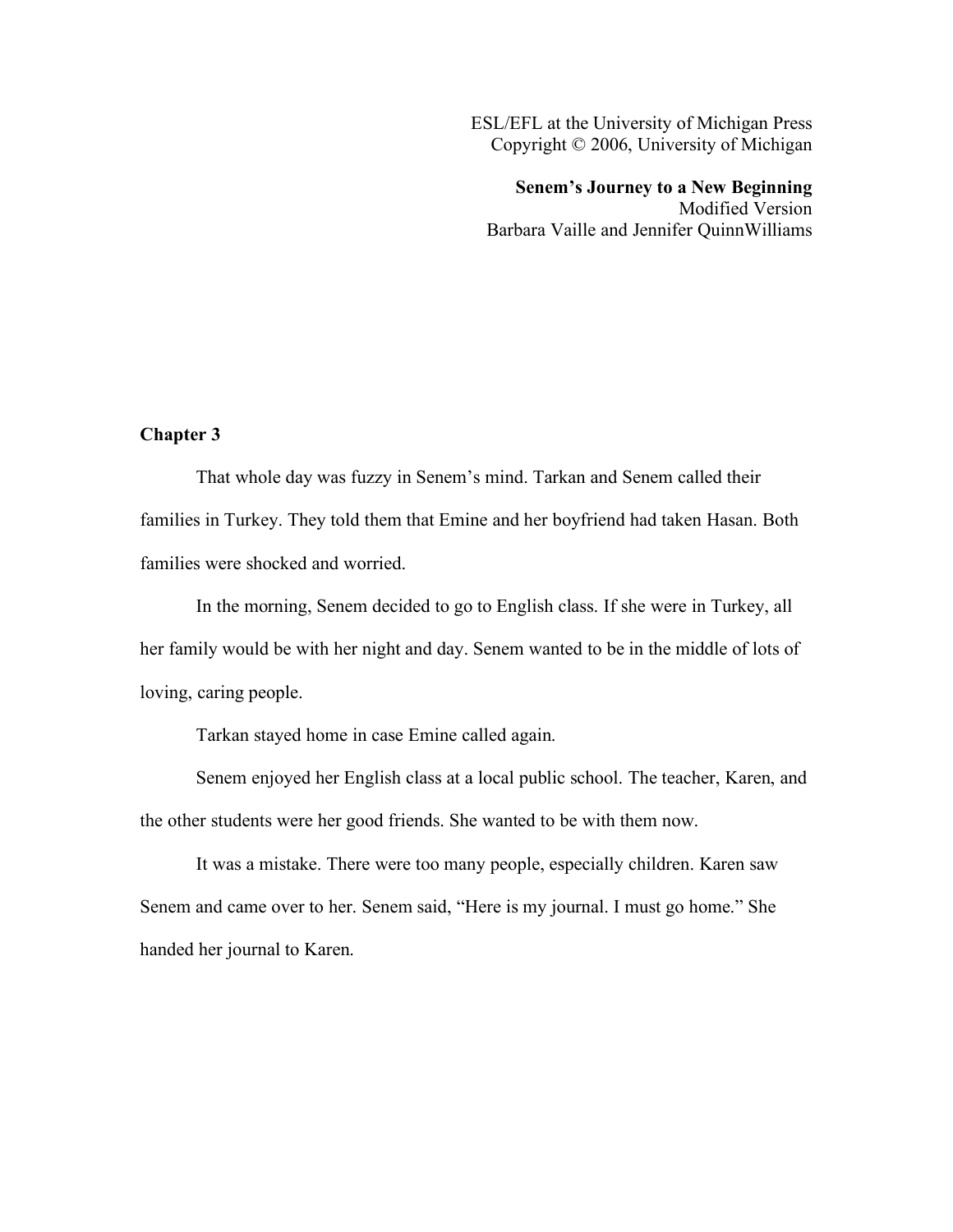Senem's Journal Tuesday, June 15

I feel so sad. I sit here in apartment, with no life in. No Hasan. Is he happy? Is he crying? Emine loves him, but she is not his mother. She hurts me, Tarkan, and even Hasan. Tarkan is very angry. He wants to punish Emine. I am sad most of all. Emine is almost like a young sister. But Tarkan and I both want same thing. We want Hasan. Now, I cannot tell you more English. I know you understand.

Two friends from Tarkan's university program were at the apartment when Senem got home. Soon Ruth and Martha arrived with food. Everyone stopped talking and eating when the phone rang.

*"Hello?"* Senem tried to sound confident and strong.

Emine spoke. Her voice was shaky. *"Senem, I know what I am doing is wrong."* Senem said, *"Yes, Emine, you are right. You must come home now."*

*"But you must hate me,"* whispered Emine. She was crying. *"I only wanted to keep Hasan with me. I can't go back to Turkey without him, but I don't want him to be unhappy. He cried today for you and for his daddy."* Emine admitted, *"I don't know what to do."*

*"Bring him home to us, please, please,"* begged Senem.